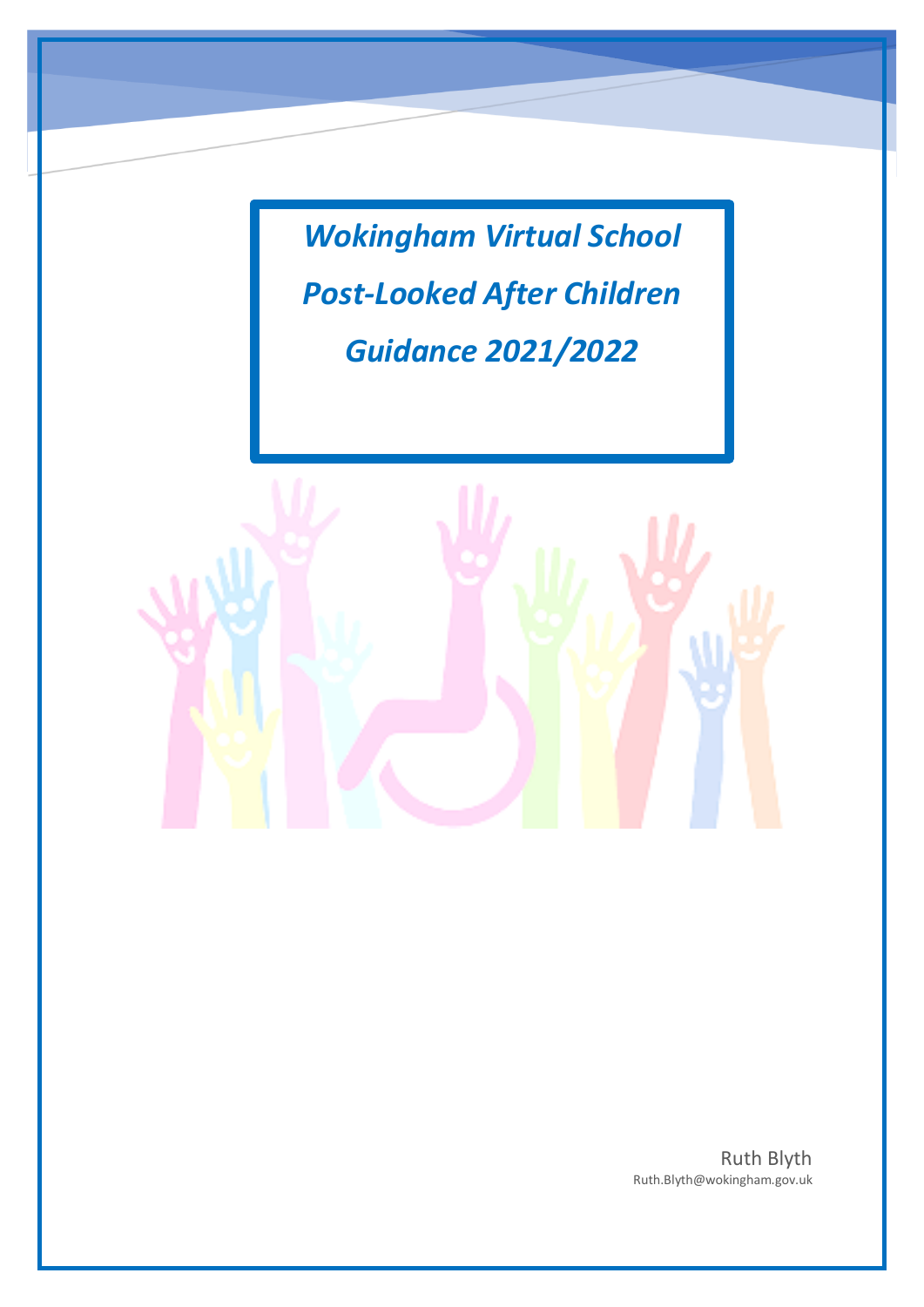## *The Role of the Virtual School promoting the education of previously looked after children taken from the statutory guidance for local authorities February 2018*

The role of the Virtual School Headteacher for previously looked-after children is to promote their educational achievement through the provision of information and advice to their parents, educators and others who the Virtual School Headteacher considers necessary.

Virtual School Headteachers must discharge their duty from the point at which the child becomes eligible for free early education, which is currently the start of the term following a child's second birthday, and conclude when s/he has completed the compulsory years of education.

The duty relates to previously looked-after children who are in education in the area served by the Virtual School Headteacher irrespective of where the child lives. This avoids the need for education settings to work with more than one Virtual School Headteacher and prevents cross-border complications.

Virtual School Headteachers, in conjunction with the Director of Children's Services, should decide the extent of their offer to parents, early education providers and schools but as a minimum, the Virtual School Headteacher must:

• respond to parental requests for advice and information – e.g. advice on school admissions in their area. Where appropriate, the Virtual School Headteacher should sign-post parents to other services that can offer advice and support;

• respond to requests for advice and information from providers of early education, designated teachers in maintained schools and academies, and providers of alternative provision in their area in respect of individual children supported by the local authority. In particular, the Virtual School Headteacher should develop/ build on existing good working relationship with designated teachers for previously looked-after children in their area; and

• make general advice and information available to early years settings and schools to improve awareness of the *vulnerability and needs of previously looked-after children*. This should include promoting good practice on identifying and meeting their needs, and guidance on effective use of the PP+.

However, it is important to note that the local authority and Virtual School Headteacher are no longer the corporate parent for previously looked-after children and the Virtual School Headteacher role in relation to these children reflects this. Virtual School Headteachers *are not expected to monitor the educational progress of individual children or be held to account for their educational attainment*. Any intervention in the education of a previously looked-after child must be with the agreement of the person(s) who have parental responsibility for the child. They, like all parents, are responsible for overseeing their child's progress in education.

Virtual School Headteachers will want to satisfy themselves that the child is eligible for support by asking the child's parents for evidence of their previously looked-after status. For children adopted outside England and Wales, the child must have been looked after by a public authority, a religious organisation or other provider of care whose sole purpose is to benefit society. Where parents are unable to provide clear evidence of their child's status, Virtual School Headteachers will need to use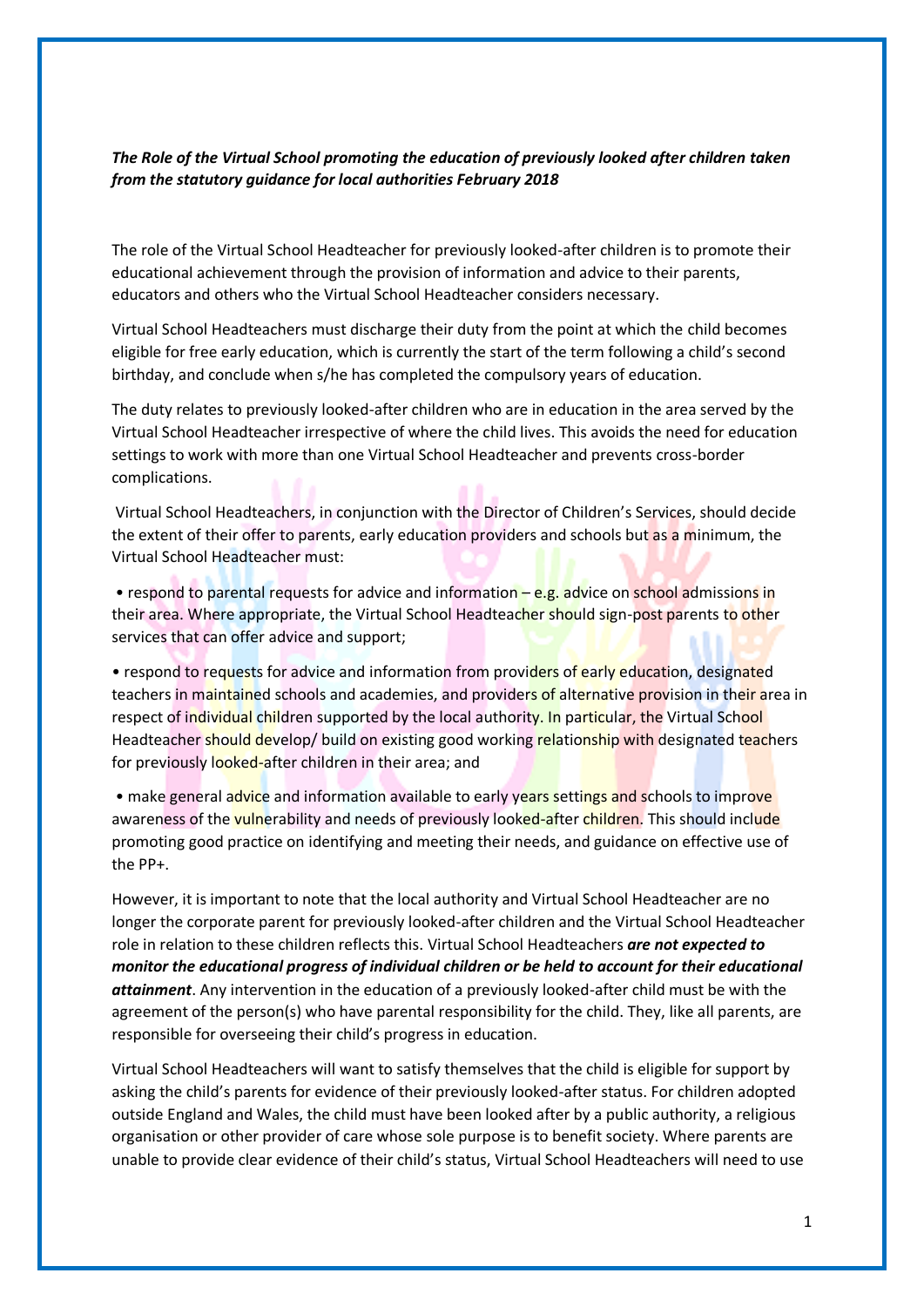their discretion. In such circumstance, Virtual School Headteachers should discuss eligibility with the designated teacher at the child's school to agree a consistent approach.

## *What might providing information and advice look like?*

- Providing advice and information to frequently asked questions online.
- Providing advice to individual parents/ carers and schools where they have a query.
- Advising schools on how they can support previously looked after children to improve behaviour to help avoid exclusion becoming necessary.
- Advising schools on how to best use Pupil Premium to support previously looked-after children.

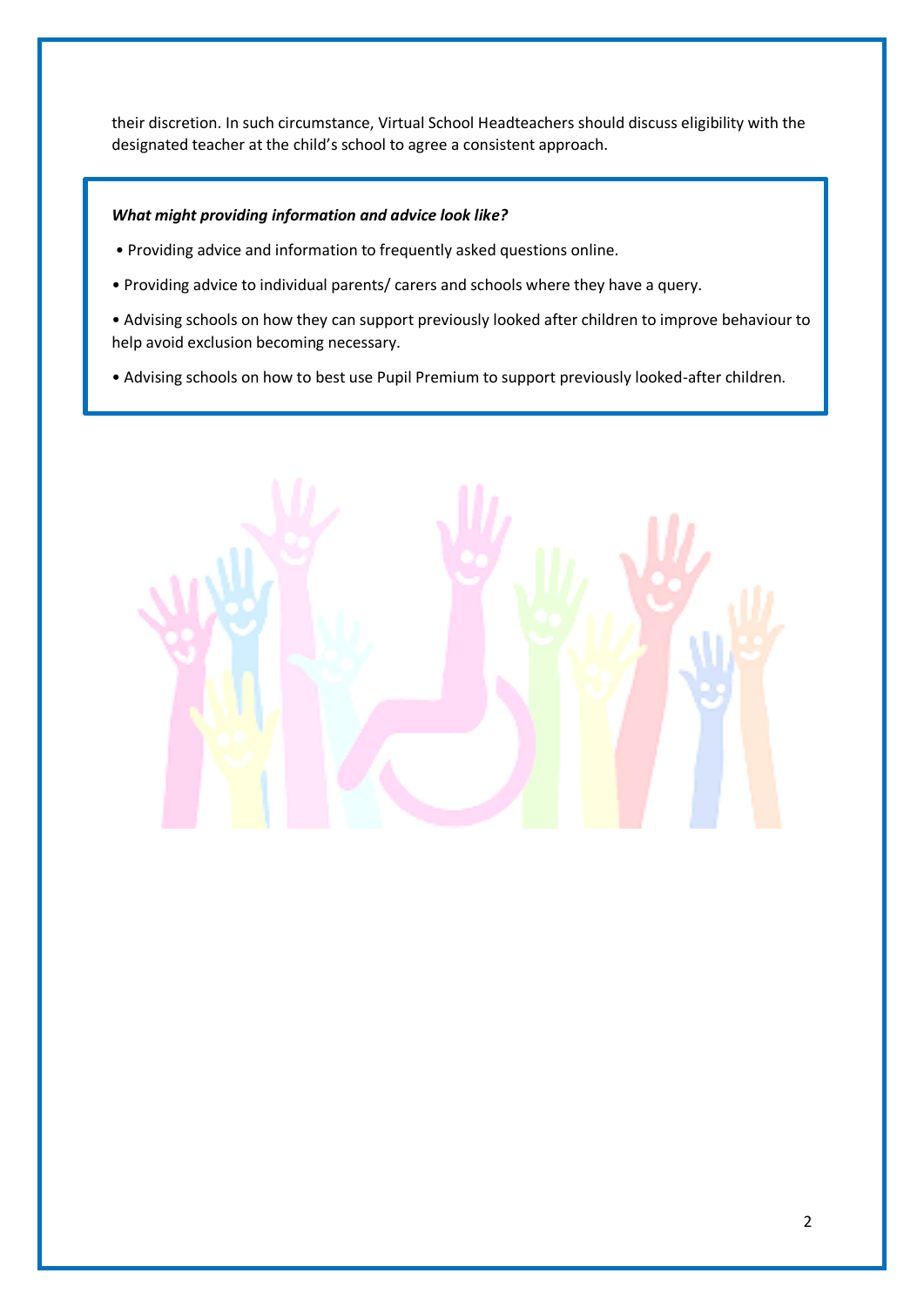#### *Post Looked After Children Information for School Staff, Parents, and Guardians*

Post looked after children are sometimes referred to as previously looked after children. More commonly they would be recognised in the following categories:

- Adoption
- Special Guardianship Order
- Child Arrangements Order, previously known as a Residency Order

The majority of these children will have previously been in the care of the local authority, and would then join their new family situation under a new Court Order. Children who are returned, or reunified, with their birth parents are not in this category of Post or previously Looked After.

There are some children who are placed with extended family members under a Special Guardianship Order or Child Arrangements Order. Please check with the child's guardian as to whether they were previously in care. This may have only been for a very brief period of time, but will still count as a care episode.

The DFE, and Wokingham Virtual School, recognise that the needs of care experienced children are ongoing. For this reason the remit of the Virtual school was extended to provide educational advice, guidance and signposting around the needs of this vulnerable group.

If you cannot find the information that you require please contact the Virtual School via email: [virtualschooladmin@wokingham.gov.uk](mailto:virtualschooladmin@wokingham.gov.uk) or Ruth Blyth, [Ruth.Blyth@wokingham.gov.uk](mailto:Ruth.Blyth@wokingham.gov.uk)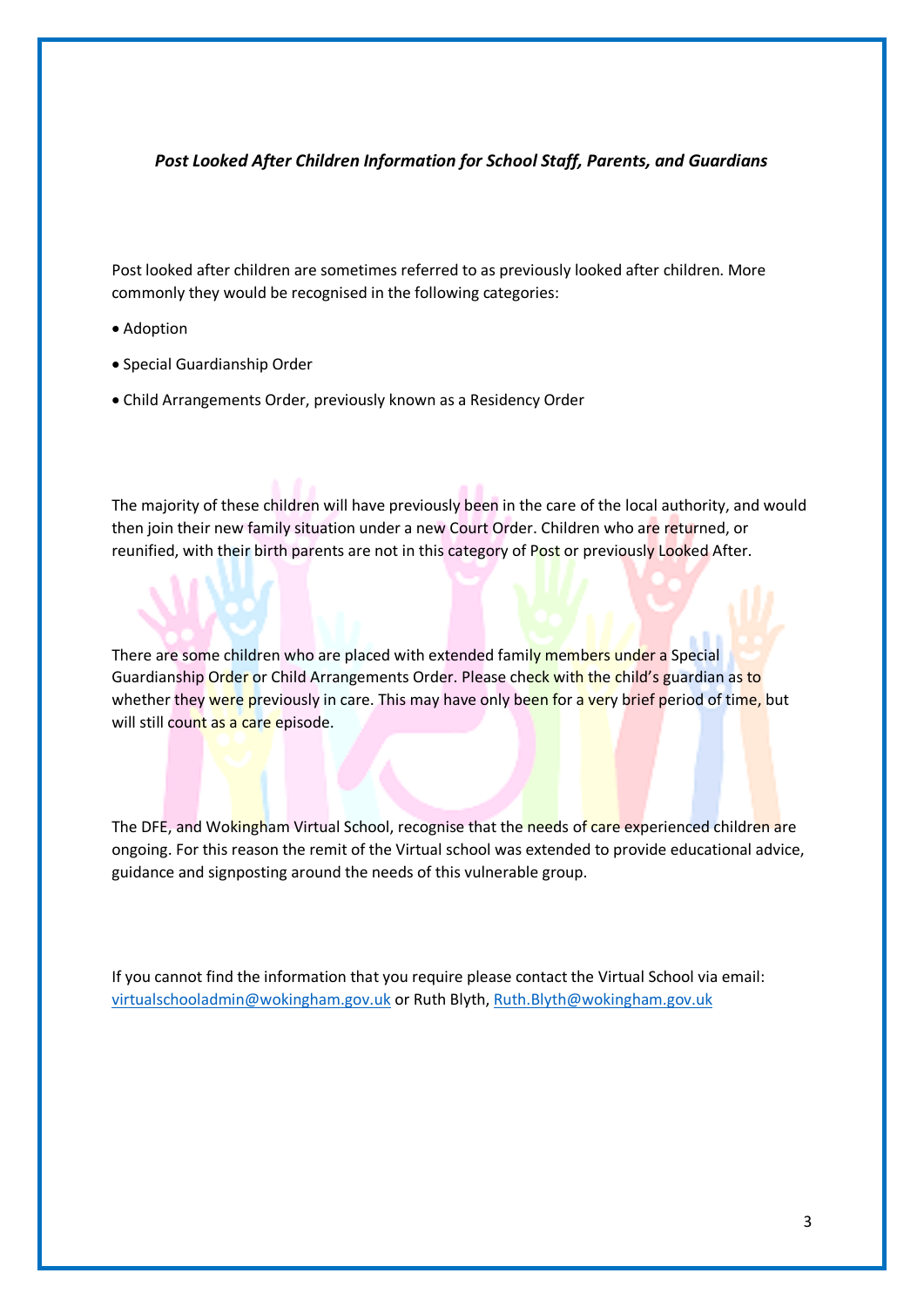#### *PLAC Pupil Premium*

Like other types of PP, the purpose of PP+ is to raise educational attainment and close the gap between post-LAC children and their peers. Although the main aim of the pupil premium is to raise attainment, you can spend your pupil premium on:

- non-academic outcomes, such as improving pupils' mental health
- non-academic improvements, such as better attendance
- activities that will also benefit non-eligible pupils

Although this funding is not ring-fenced to individual children, Schools should be aware that the needs of FSM, Service Children and PLAC children are different and therefore pooling all pupil premium together is not always the most effective way of meeting their needs.

Previously Looked-After children are generally disadvantaged due to their early life experiences and therefore this funding should be used to address some of the subsequent difficulties they face within education. This is typically academic under achievement, social and emotional difficulties and school awareness of trauma and attachment needs.

Unlike currently Looked-after children's Pupil Premium, Schools are not expected to spend the PLAC grants entirely on individual children.

#### The DFE states:

"*The pupil premium is additional funding given to schools to improve the educational and personal outcomes for pupils who have been adopted from care, including (but not limited to) their attainment. It is not intended that the additional funding should be used to back-fill the general school budget nor is it the policy intention that the funding should be used to support other groups of pupils, such as (for example) those with special educational needs or who are low attaining. The funding is not ring-fenced and is not for individual children – so the Department would not necessarily expect the school to spend £2300 on every child adopted from care on roll at the school. This is partially because a child may have left the school and new pupils may have joined but also because a school is best placed to determine how the additional funding can be deployed to have the maximum impact. For example, a school may decide to train their staff in recognising and responding to attachment related issues; or that a particular adopted child needs tailored support that is in excess of the £2300 the school has received."*

There is a growing body of research and guidance to support schools. The DFE *"encourages all schools to use robust evidence when making decisions about how to spend their Pupil Premium. Schools may contact their LA and national organisations such as BAAF and Adoption UK for support and guidance. The Sutton Trust Education Endowment Foundation Teaching and Learning Toolkit is also a useful source of information schools can draw on. The characteristics of formerly looked after children do not disappear overnight. Schools may also find Virtual School Head, Virtual School Staff and the Designated Teacher at the school a valuable source of information"*.

Pupil Premium Plus is an opportunity to address the learning needs of previously looked-after children through the provision of **additional** interventions and learning resources tailored to the individual need of the child. It is **not** intended to replace services, support or resources that the local authority, schools, early year's providers, parents/carer's or other agencies working with previously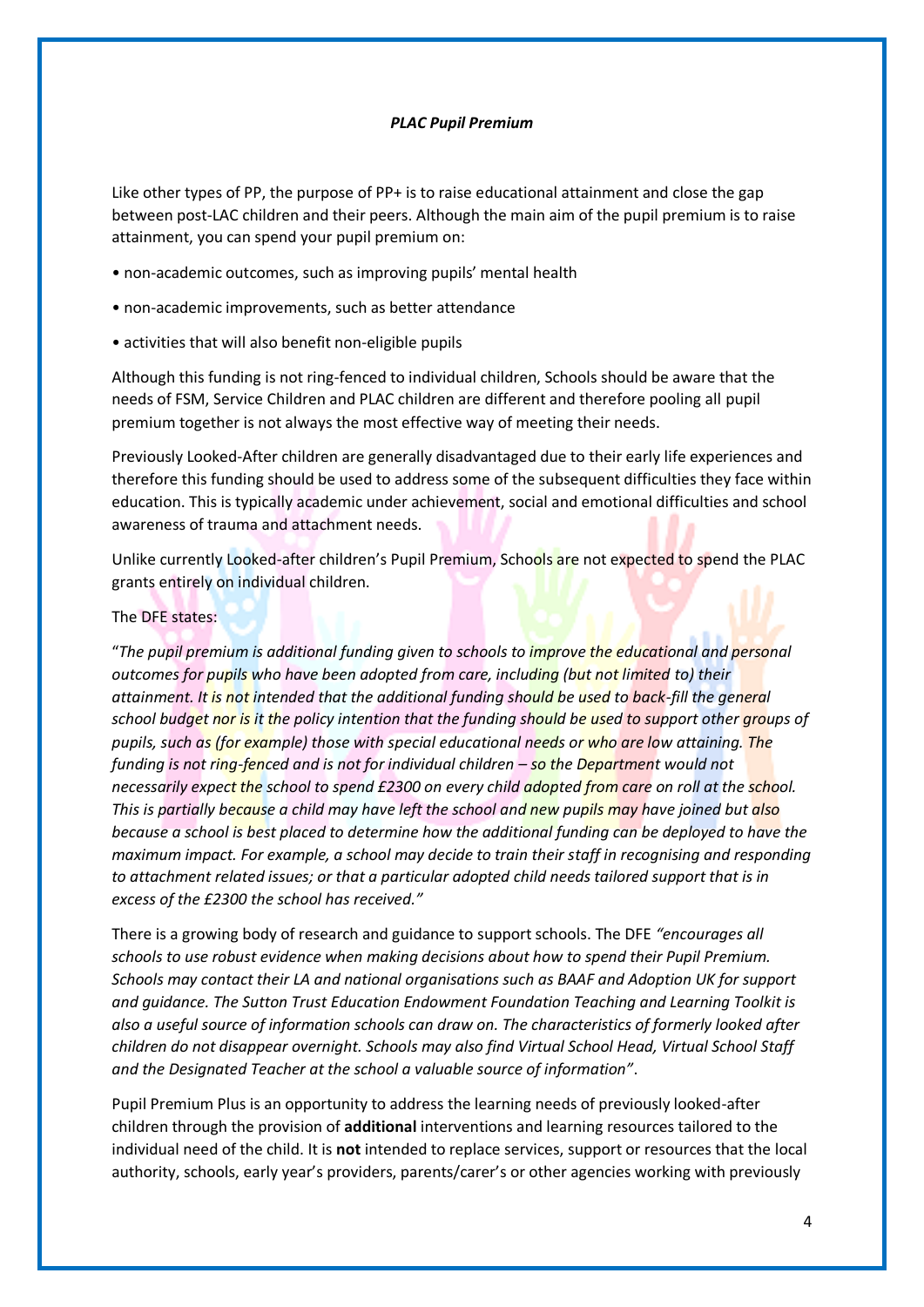looked-after children already provide, or that is provided to all children in the area as a universal service or as part of their educational entitlement.

The department of Education recommend Pupil Premium Plus should be used to improve outcomes for Previously Looked After children in the following areas:

- Acceleration of academic achievement and progress;
- Wider achievement e.g. in an area in which the child is more able;
- Improving school attendance e.g. in cases of School refusal
- Reducing internal and external exclusion;

• Developing social, emotional and interpersonal skills where they are a barrier to learning and can be directly linked to under-performance;

• Transition into the next key stage and/or a new learning provider.

#### *Accountability*

Ofsted inspections look closely at the progress and attainment of disadvantaged pupils and the gap between them and their peers. At the end of each academic year, there is a legal requirement for schools to publish information online about their PP funding allocation, how it has been used and the impact this funding has had on disadvantaged pupils. The school are not required to provide a breakdown of costs per pupil who attract PP+ as this funding is not seen as a personal budget per child.

#### *Role of parents and guardians*

The DfE takes the view that: "The role of parents and guardians in their child's education is crucial and we expect schools will want to engage with them about the education of the pupils on their roll, irrespective of whether they attract the pupil premium. However, we would hope that schools would want to take advantage of this relationship with regards to formerly looked after children as the school may have only become aware of the child's status when they are told this by the child's parent ahead of the School Census. They may be unfamiliar with the detail of any barriers to learning individual children may be facing as a result of their history. Schools should, of course, be mindful of the sensitivities that may exist around the child's history and ways in which their experiences prior to leaving care are affecting the child currently."

Parents and Carer's are welcome to contact Wokingham Virtual School if they wish to seek advice or further information.

*Wokingham Virtual School's commitment to supporting parents, guardians and schools of Post-Looked after Children is:*

- *to offer our attendance to one Educational Meeting each academic year (at present this will be virtual attendance)*
- *to offer advice and guidance on an ad-hoc basis however this is limited to 2 hours per academic term.*
- *to sign post parents/guardians/professionals to the correct support when appropriate.*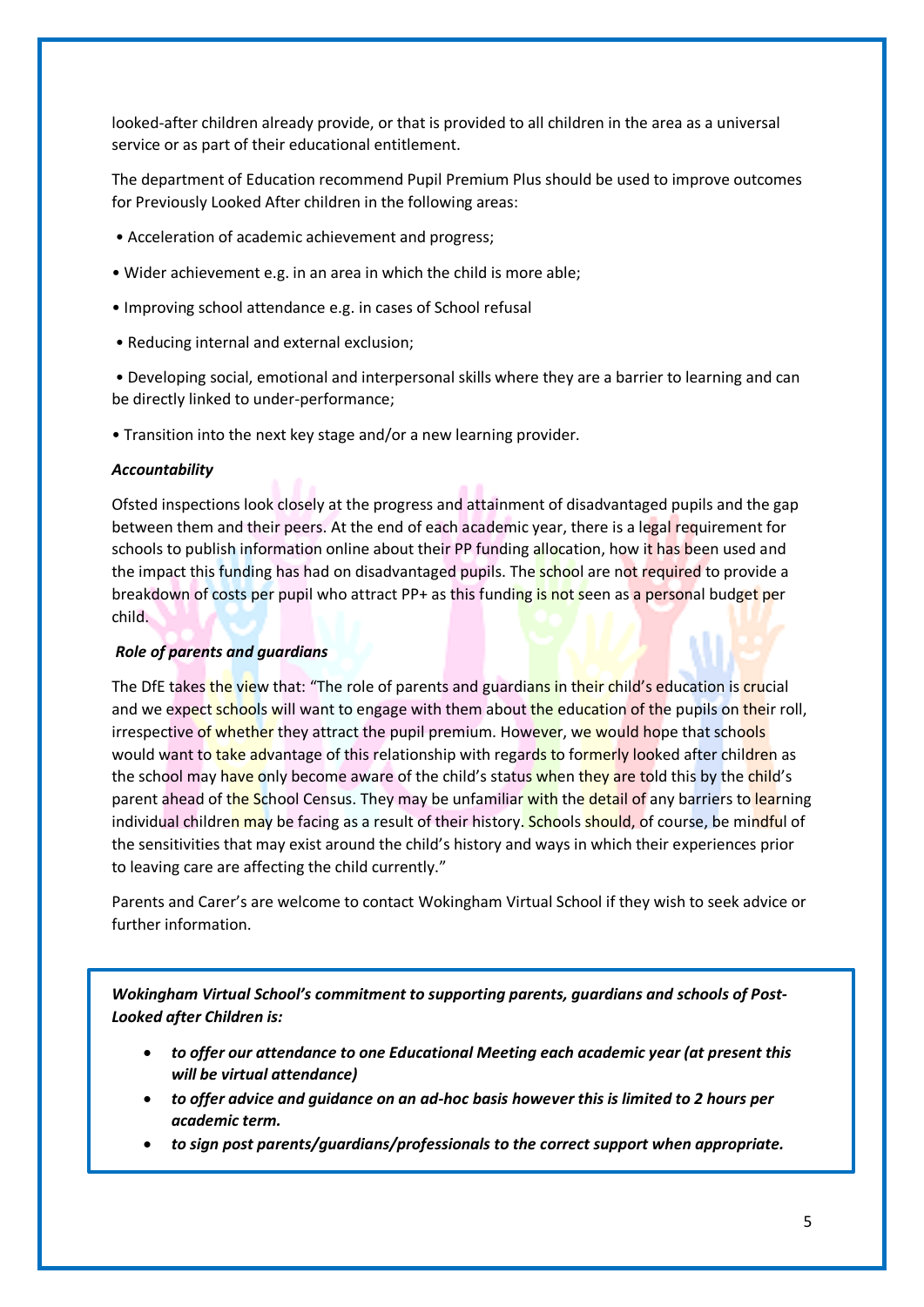#### *Parents/Carers, Social Workers, Designated Teachers, – what questions should we be asking?*

• What is the current level of attainment?

• Is the pupil at Age Related Expectations (ARE)? (that is the expected point for their age in the core subjects)

- If they are not at ARE, what is being done to address any gaps in core subjects?
- What progress is being made in core subjects?
- If they are not making good progress, what interventions can be offered?
- Are there any additional special educational needs?
- Has an Education Plan for Adopted Children (EPAC) been written and needs assessment undertaken? What are the pupils & parent/carers views?
- Are there any long-term needs? Or requirements for therapeutic support?
- What extra support or interventions can be put in place using Pupil Premium?

#### *Wokingham Virtual School Offer*

We recognise that the needs of some of the Post-Looked After Children within our authority are vast and since Covid we have seen an influx of PLAC who are struggling in educational settings. As a response to this and with our awareness of the ever-growing restraints on school budgets Wokingham Virtual School would like to offer Wokingham Schools the opportunity to bid for additional funding each term to support PLAC, the total amount is capped at 5K per term. More details can be found on the following pages along with the funding application form.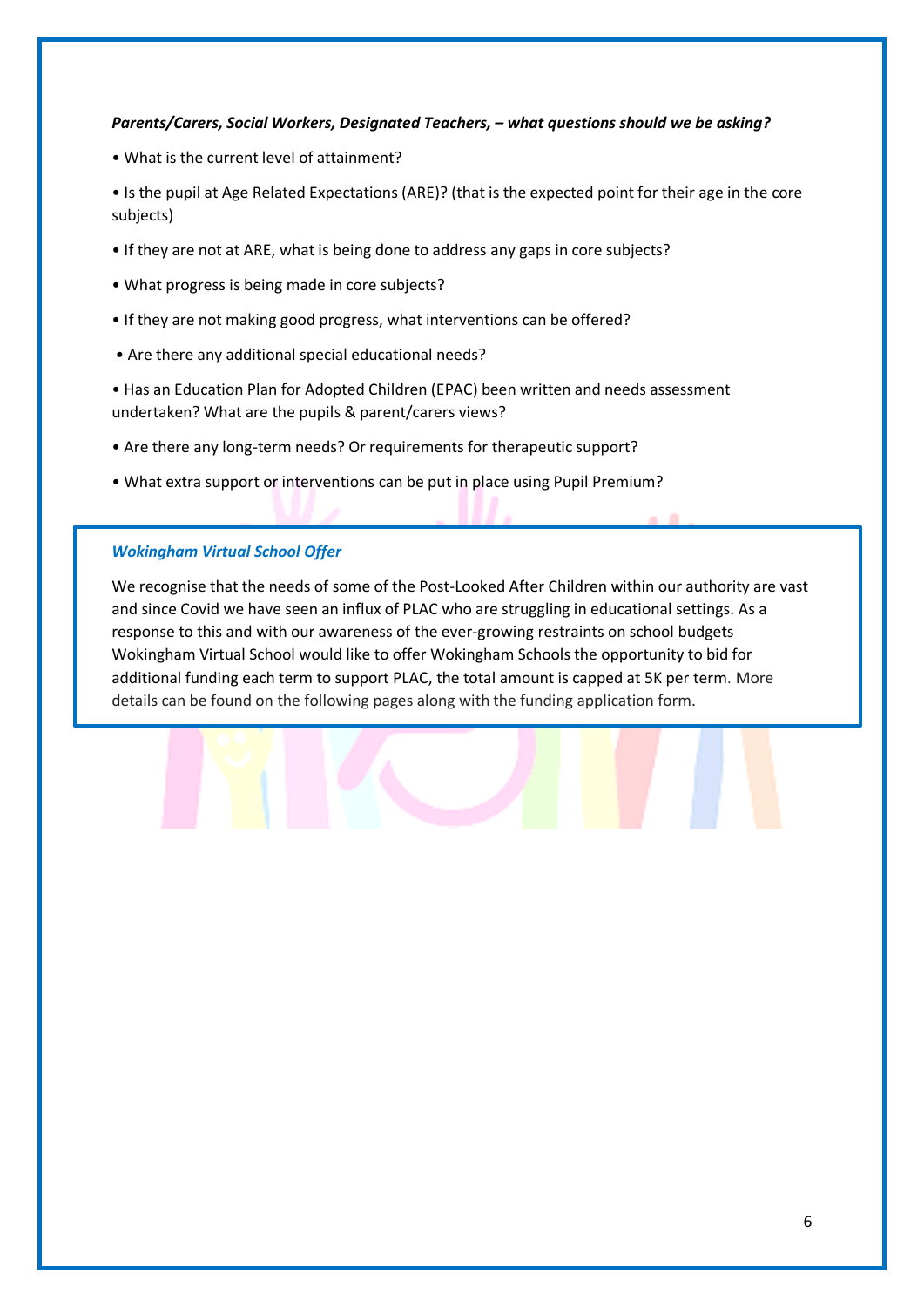### *PLAC FUNDING GUIDANCE*

Each term, schools will be able to bid for additional funding from the Virtual School to help support their Previously Looked After Children. The amount requested will be capped per school however each bid will be discussed by a panel to ensure that there is fair access to funding.

The rationale behind providing this additional funding is:

*Wokingham Virtual School recognises that the needs of some of the Post-Looked After Children within our authority are vast and since Covid we have seen an influx of PLAC who are struggling in educational settings. As a response to this and with our awareness of the ever-growing restraints on school budgets Wokingham Virtual School would like to offer Wokingham Schools the opportunity to bid for additional funding each term to support PLAC.*

Please complete the following form and submit to [VirtualSchool.Admin@wokingham.gov.uk](mailto:VirtualSchool.Admin@wokingham.gov.uk)

Once the form has been received you will have a response within 10 working days as to whether your bid has been successful.

We ask that the bid is SMART, it needs to have measurable impact so we can evidence that any funding that has been awarded has had a positive impact.

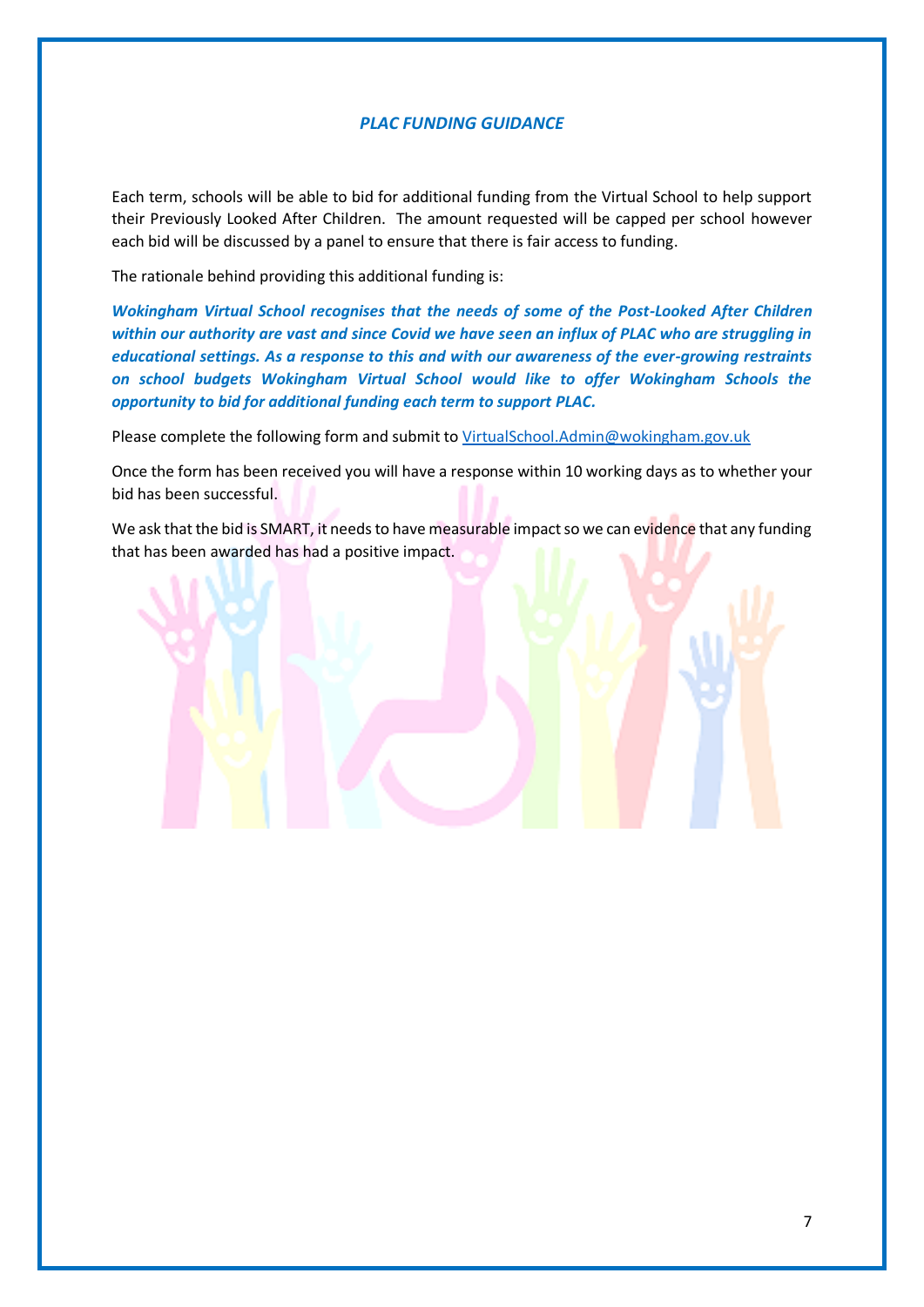

# *PLAC Bid Application*

| <b>Name of Educational Setting</b>  |  |
|-------------------------------------|--|
| <b>Address</b>                      |  |
| <b>Name of Designated Teacher</b>   |  |
| Name of Lead Teacher for the bid    |  |
| <b>Email address:</b>               |  |
| <b>Daytime telephone number:</b>    |  |
| <b>Amount of funding requested:</b> |  |



*What will the funding purchase and how will you measure impact?*

*Will you commit to writing a short case study for the VS on the impact of funding? YES/NO*

*If funding is received it is an expectation that the child will have an Education Plan. Can you confirm that this will be the case? YES/NO*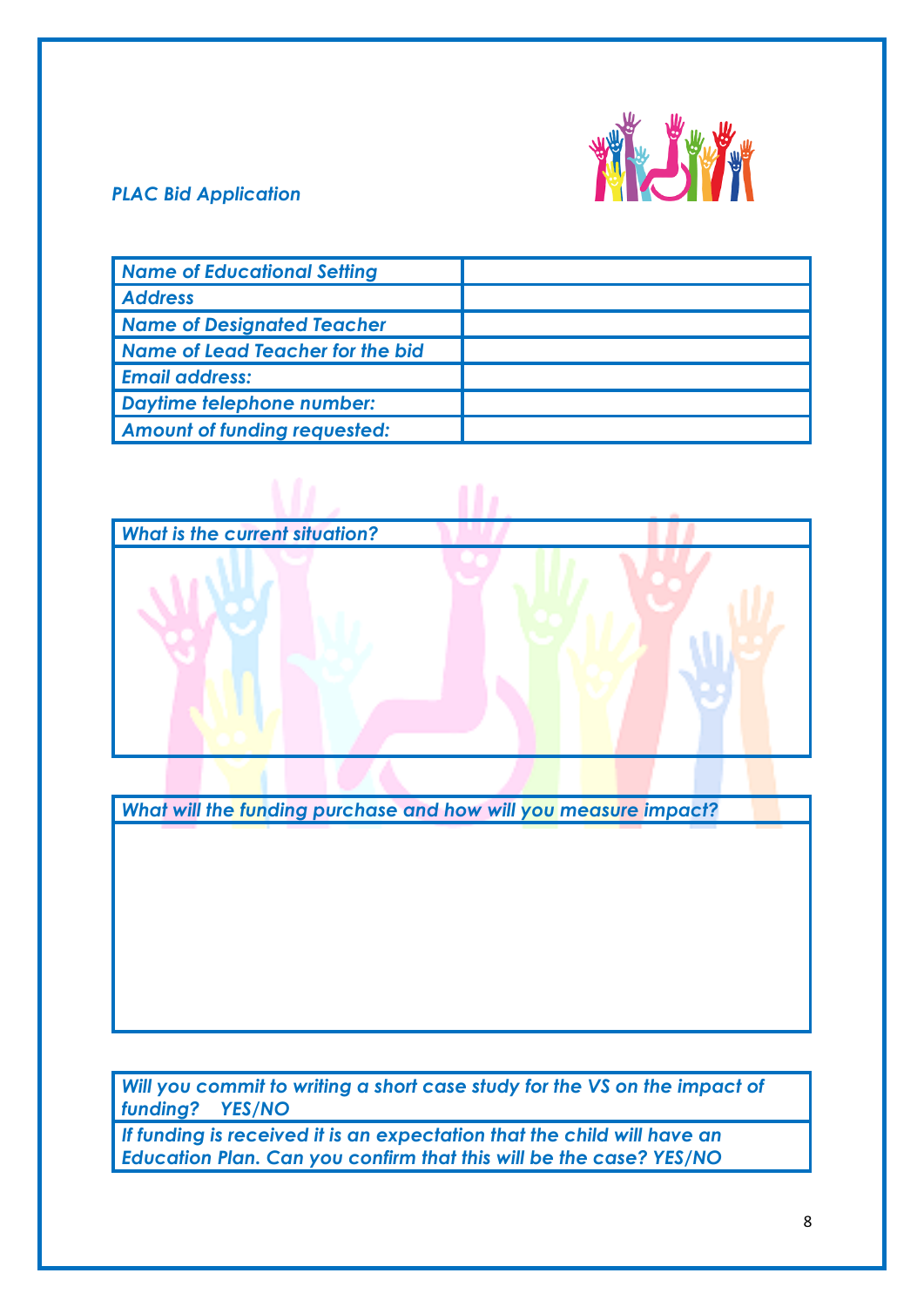# *Exemplar Education Plan for Post-Looked After Children*

**Confidential** (completed jointly by parent/s and school)

# **Education Plan**

| <b>Name of School/Educational</b><br><b>Provision</b>                                                                                                                                                 |                                   |  |  |  |
|-------------------------------------------------------------------------------------------------------------------------------------------------------------------------------------------------------|-----------------------------------|--|--|--|
| <b>Date</b>                                                                                                                                                                                           |                                   |  |  |  |
| <b>Meeting for</b>                                                                                                                                                                                    |                                   |  |  |  |
| <b>Date of Birth</b>                                                                                                                                                                                  |                                   |  |  |  |
| Date placed with adoptive family                                                                                                                                                                      |                                   |  |  |  |
| Age at placement                                                                                                                                                                                      |                                   |  |  |  |
| <b>Year group</b>                                                                                                                                                                                     |                                   |  |  |  |
| <b>Parents</b>                                                                                                                                                                                        |                                   |  |  |  |
| <b>Date of admission</b>                                                                                                                                                                              |                                   |  |  |  |
| Additional need? □ Please mark <b>⊠</b> if<br>yes<br>$SEN$ $\square$<br>School Support □<br>SEN Support Plan □<br>EHCP <sub>D</sub><br>Primary need CI O CL O SEMH O<br>SPN <sub>1</sub><br>SDQ score | <b>Brief information:</b>         |  |  |  |
| <b>Attending this meeting</b>                                                                                                                                                                         |                                   |  |  |  |
| <b>Name</b>                                                                                                                                                                                           | <b>Role</b>                       |  |  |  |
|                                                                                                                                                                                                       |                                   |  |  |  |
|                                                                                                                                                                                                       |                                   |  |  |  |
| and the control of                                                                                                                                                                                    | <b>Contract Contract Contract</b> |  |  |  |
|                                                                                                                                                                                                       |                                   |  |  |  |

| <b>Professional Involvement</b>          |               |                 |                    |  |  |
|------------------------------------------|---------------|-----------------|--------------------|--|--|
| Service                                  | Role and name | Date<br>started | Still<br>involved? |  |  |
| Post adoption<br>team                    |               |                 |                    |  |  |
| Education<br>(e.g. Ed Psych)             |               |                 |                    |  |  |
| <b>Social Care</b>                       |               |                 |                    |  |  |
| Health (e.g.<br><b>Specialist CAMHS)</b> |               |                 |                    |  |  |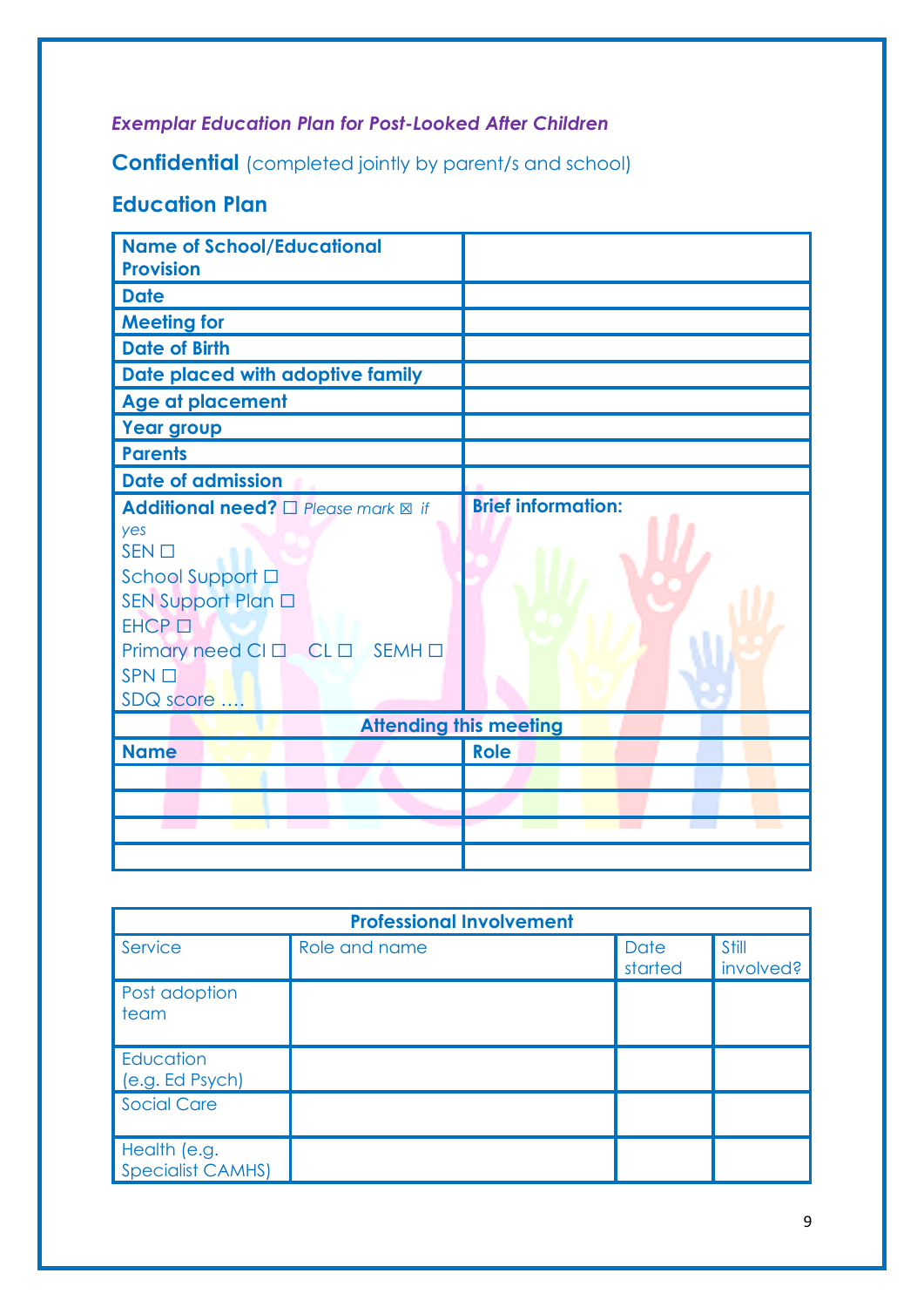| Speech &<br>Language Therapy<br>Service |  |  |
|-----------------------------------------|--|--|
| Physiotherapist/OT                      |  |  |
| Parent/Family<br><b>Support Service</b> |  |  |
| Other                                   |  |  |

**Significant information on pre-adoptive and early adoptive experiences** (e.g. brief description of significant birth family history, periods in care, attachment experiences).

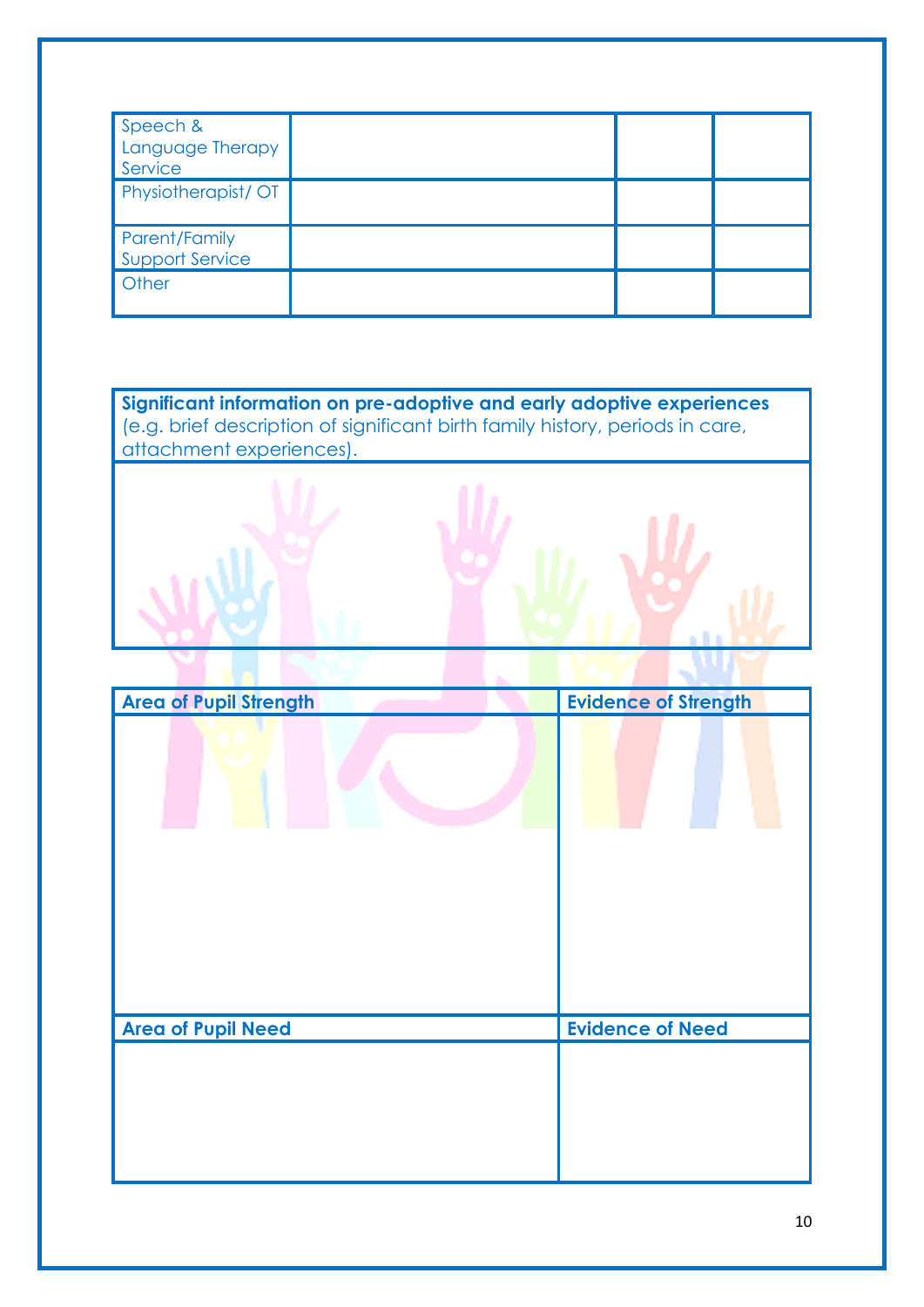



**Young Person's views**  What are the young person's views on their education, strengths, needs, etc?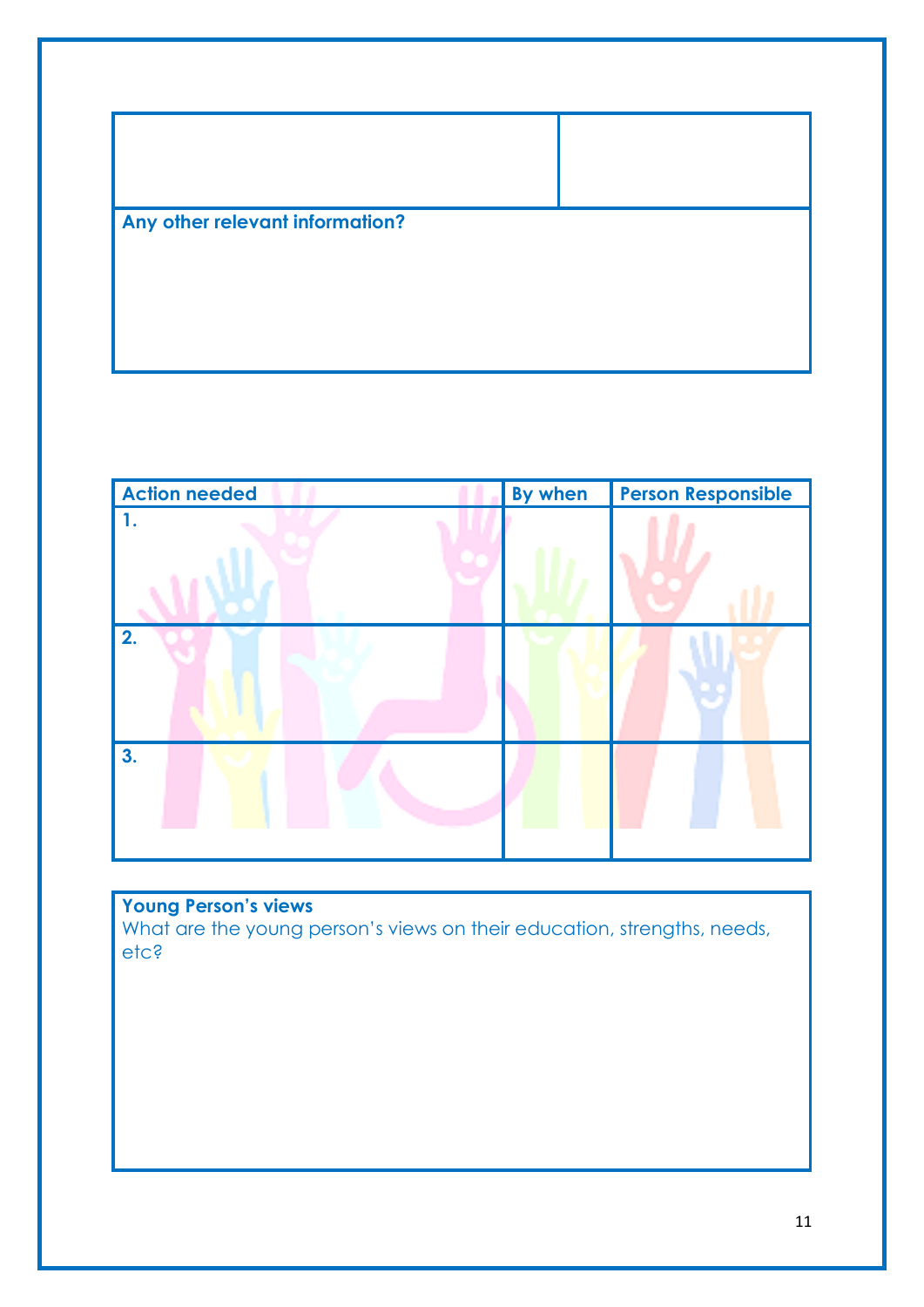What further information is needed, who will gather this information? How? When?

**Parents have agreed that copies of this plan will go to:**

**Arrangements for ensuring confidentiality of this plan:**

| <b>Completed by</b>   |  |            |
|-----------------------|--|------------|
|                       |  | (parent/s) |
|                       |  | (school)   |
| <b>Review date</b>    |  |            |
| To be attended<br>by: |  |            |
|                       |  |            |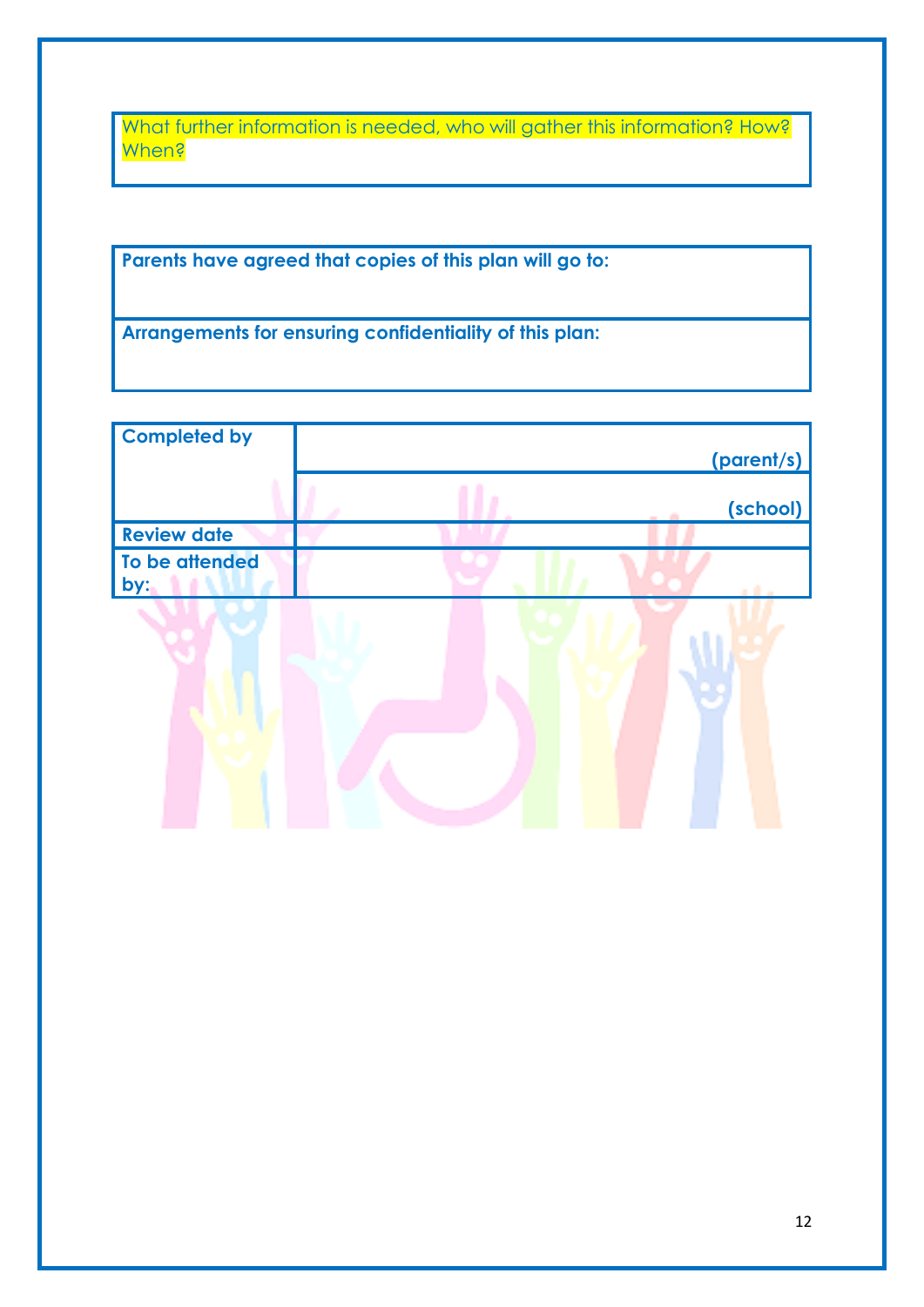